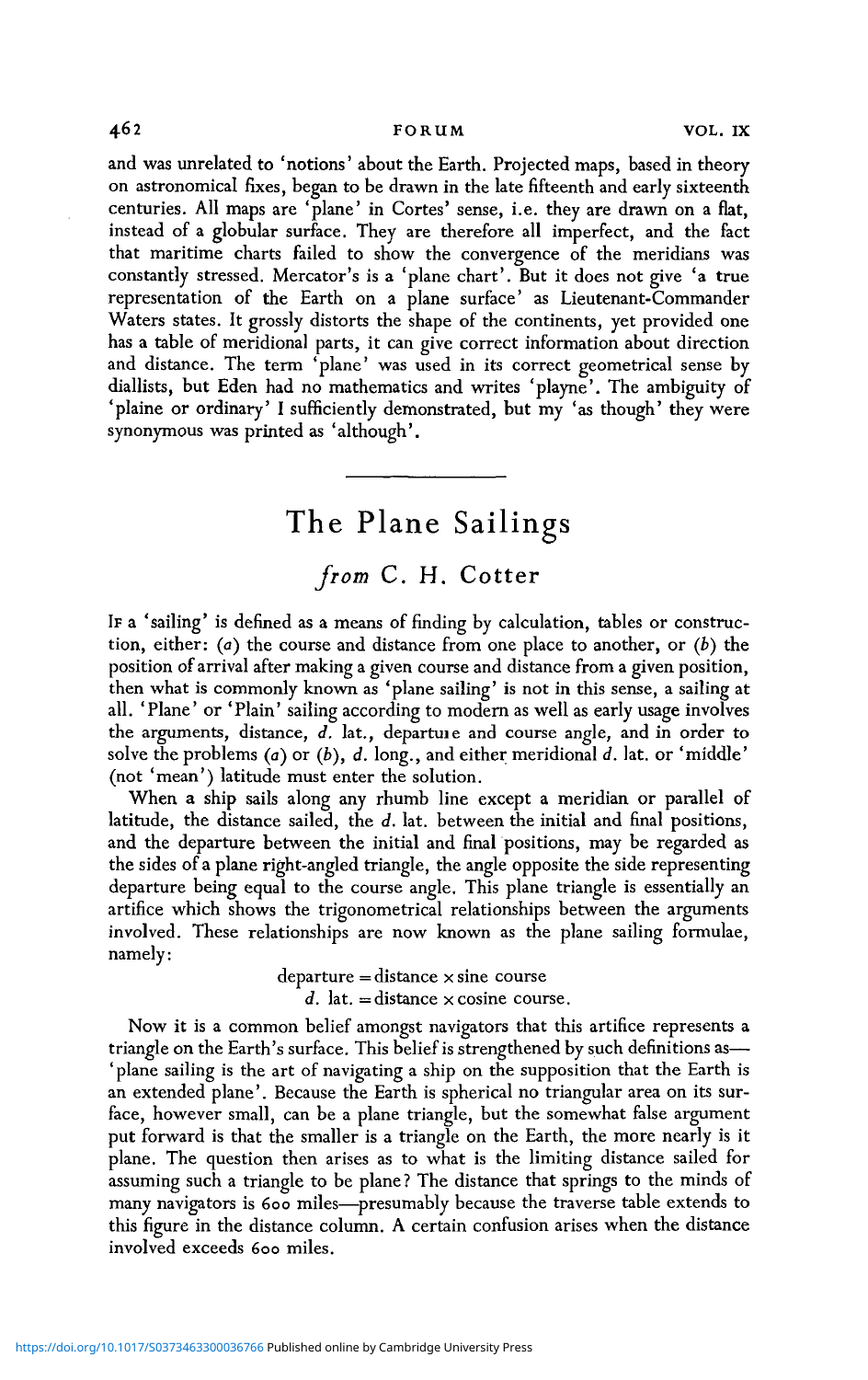Plane sailing does not imply, as Captain Topley suggests (this *Journal,* 8, 367), that only a small part of the Earth's surface is involved: the canons of plane sailing hold good regardless of the value, of the distance.

The term 'plain sailing' as used at present to refer to something that presents little or no difficulty, possibly results from the ease with which the early navigators were able to solve plain and mercator sailing, in which cases the doctrines of plane trigonometry were used, compared with the difficulty of performing what John Davis described as 'the chiefest of all', namely greatcircle sailing, in which spherical trigonometry was used. The term plane sailing could at present be applied to parallel, mercator or middle-latitude sailing, as in every one of these cases, plane and not spherical trigonometry is used.

The confusion referred to above, is in many cases due to the fact that the average or 'mean' latitude of two places on a spherical Earth, may be used for converting departure into *d.* long, without introducing material error, only if the rhumb line distance between the two places is not too great and the mean latitude not too high.

Parallel sailing involves the problem of converting departure into *d.* long., or vice versa, when a ship sails along a parallel. In this case the ratio departure: *d.* long, for a spherical Earth, is equal to the cosine of the latitude of the parallel. When, however, a ship sails obliquely across meridians, the angle whose cosine is the ratio departure: *d*. long, is not the mean latitude. It is an angle which was known as the ' true middle latitude', but which is now referred to as simply 'middle' latitude, a term not by any means a suitable one, owing to its similarity with the term 'mean' latitude.

The term 'mean latitude sailing' applies to problems which are referred to in the *Admiralty Navigation Manual* as 'short-distance sailing' problems. It is stated that the mean latitude instead of the middle latitude may be used for solving sailing problems if the distance involved is less than 600 miles. For accurate results—and surely we should not, when possible, be content with results that are not accurate—the mean latitude is often not good enough even for some practical problems, and what has become known as 'middle-latitude sailing' must be used.

A further confusion arises in connection with mercator and middle-latitude sailings. A surprising number of navigators fail to realize that a rhumb line sailing problem may be solved accurately by either method. Many believe that middle-latitude sailing should not be used when distances greater than 600 miles are involved—the magic figure 600 is again quoted, presumably because of the traverse table again.

After Workman in 1805 introduced his table of corrections for converting mean into middle latitude, his method of solving the rhumb line sailing problem became in effect, 'mercator sailing by Mr. Workman's method', as opposed to the alternative of using a table of meridional parts, which method is of course 'mercator sailing by Mr. Wright's method'. I am sure that many present-day navigators never associate Workman's table (or its successor) with the meridional parts table.

As Mr. Tyrrell suggests (this *Journal,* 8, 366), needless confusion amongst students could be avoided if some standardization in connection with sailings could be adopted. For practical navigation, the sailings which involve the use of plane trigonometry may be referred to collectively as 'rhumb-line sailings'. These may be classified as: